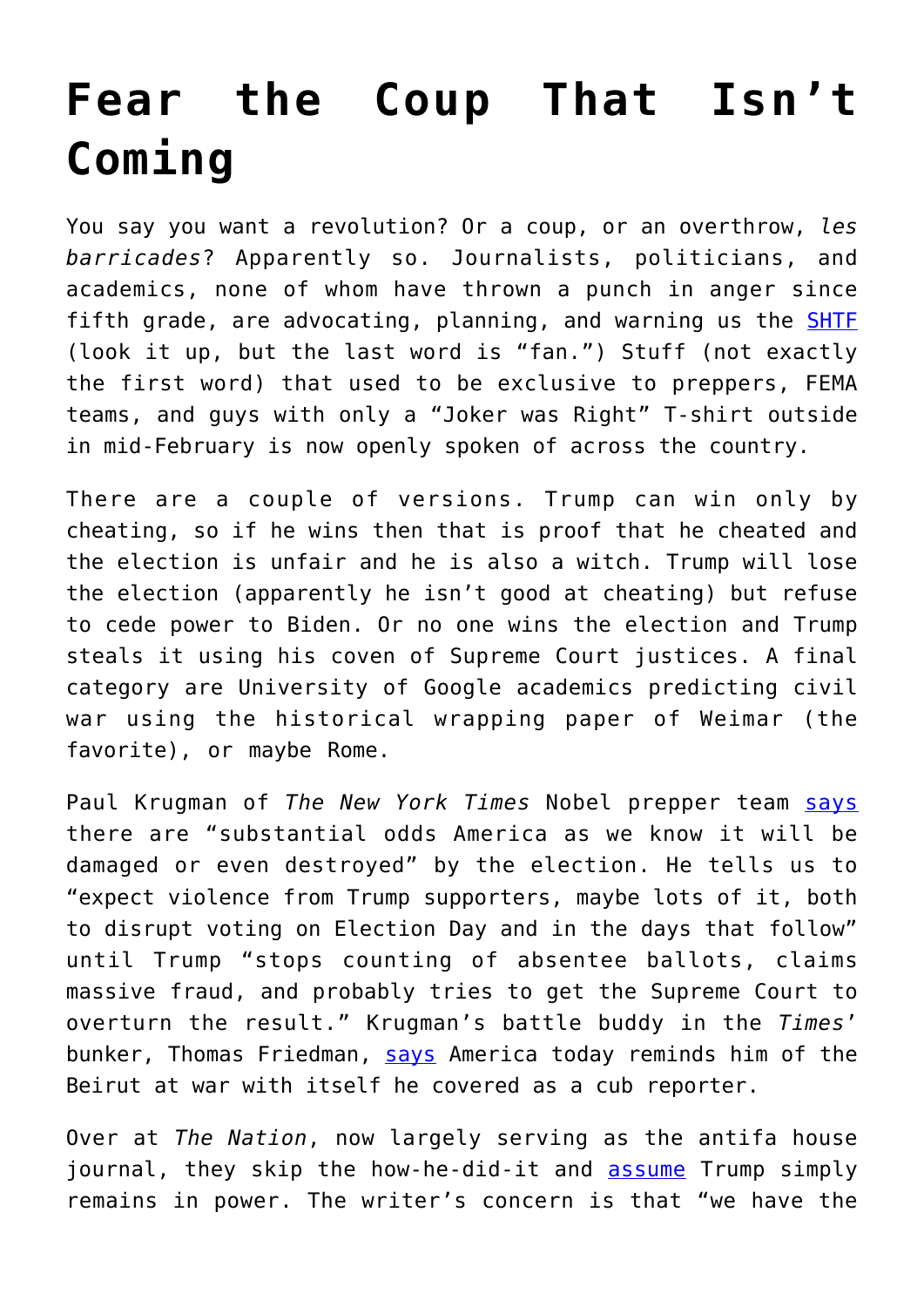moral high ground. But we don't have, frankly, the military leadership in place to direct a guerrilla campaign against an illegitimate regime. We don't have a government-in-exile waiting to take power. We don't have international allies. We don't have an underground network of spies and saboteurs. . . but we can lay our bodies down in front of the tanks." Any hope for the rule of law? Nope. "The Supreme Court too is, fundamentally, an antidemocratic institution run by people who are not subject to the popular will of our diverse society."

America, take a deep breath.

I'm aware that believing you are the only sane person in the room is a sign of mental illness, but that is the way things feel. People from op-ed writers to Candidate Biden (who believes Trump will not voluntarily leave office) are predicting or calling for revolution, coups, looming dictatorships, right up to actual civil war. Almost no one seems to think we are capable of just having an election. It is the predictable end of four years of TDS, with the looming next crisis always having to top the previous false one.

First, the irony. It was the Democrats who refused to accept the 2016 election, trying everything from self-delusion to claiming the Electoral College didn't count to calling for recounts to writing the equivalent of Federalist Papers fanfiction trying to make up some alternate scenario where Trump lost. After all that failed, they quickly pivoted to tricks to throw Trump out running the gamut from empty Emoluments Clause lawsuits to delegitimization-via-Russiagate to demands to invoke the 25th Amendment (for increasingly bizarre nonreasons) to outright impeachment.

There were mini-versions of the same with Democrat Andrew Gillum in Florida and everyone's sweetheart Stacey Abrams not accepting the election results that made them losers. Never mind Dems want to pack the Supreme Court, eliminate the Electoral College, and add new statelets in the ultimate act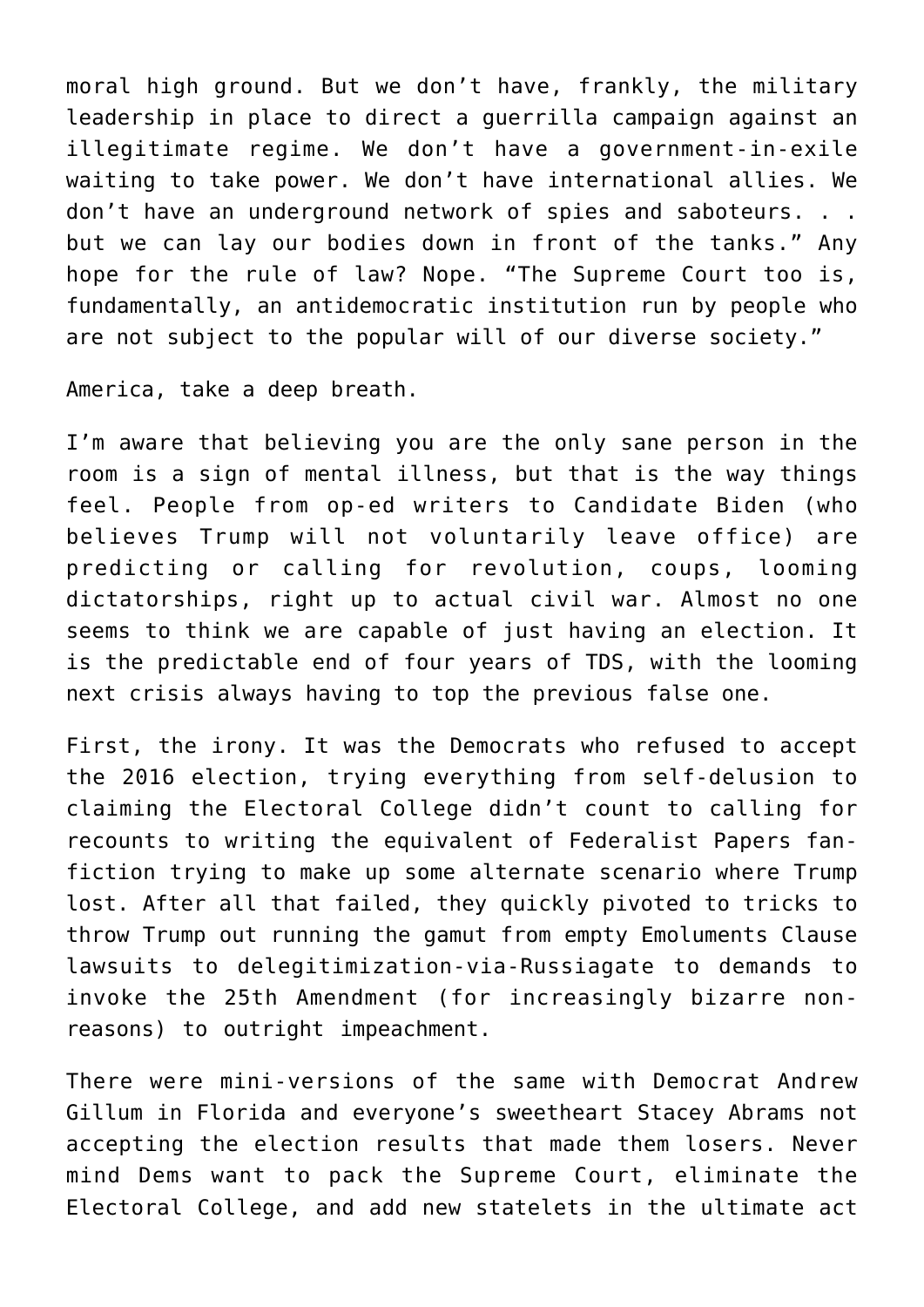of gerrymandering. Dems hate the 1A and 2A. So in terms of not respecting the democratic process, it is the Democrats who bring the gusto.

The reality is, there is no rational basis to expect Trump to act unconstitutionally. Sadly, people already delusional with a horrible track record of predicting events (that war with North Korea start yet?) have misinterpreted, exaggerated, or just made things up. One example—Trump calling for poll watchers [morphed](https://www.esquire.com/news-politics/politics/a34215453/president-trump-first-debate-pure-fascism/) within minutes into him ordering militia groups to disrupt voting.

It is also pretty hard to steal an election. Most dictators do so by not having them, or allowing only themselves on the ballot. The intense presidential campaign now in its final stages is proof enough democracy is quite alive. If Trump wanted to be dictator, why wouldn't he just order his robot army into the field today to locate and burn down the Reichstag?

And guess what: elections are run on the hyper-local level, with yokels in small towns in charge and the Feds nowhere to be seen (a reason why the Dems' vote absentee strategy is a dumb idea, the system *never* works well.) Under a [statute](https://www.law.cornell.edu/uscode/text/18/592) on the books since 1948, anyone who places "any [federal] troops or armed men at any place where a general or special election is held" faces prison. Anything Trump demands along those lines would be an unlawful order troops would be required to refuse.

Ballot challenges are a part of the system (yet another reason the vote-absentee strategy is a dumb idea) and there are longstanding procedures to resolve differences. More potentially manipulable things like whether to count ballots mailed before but received after Election Day are being resolved in preelection [litigation](https://www.politico.com/news/magazine/2020/10/05/6-reasons-not-to-panic-about-the-election-426415) at the state level. Attorney General Barr can play no role and is not. Court challenges have actually made it **[easier](https://www.brennancenter.org/our-work/research-reports/mail-voting-what-has-changed-2020)** for more people to vote early and by mail than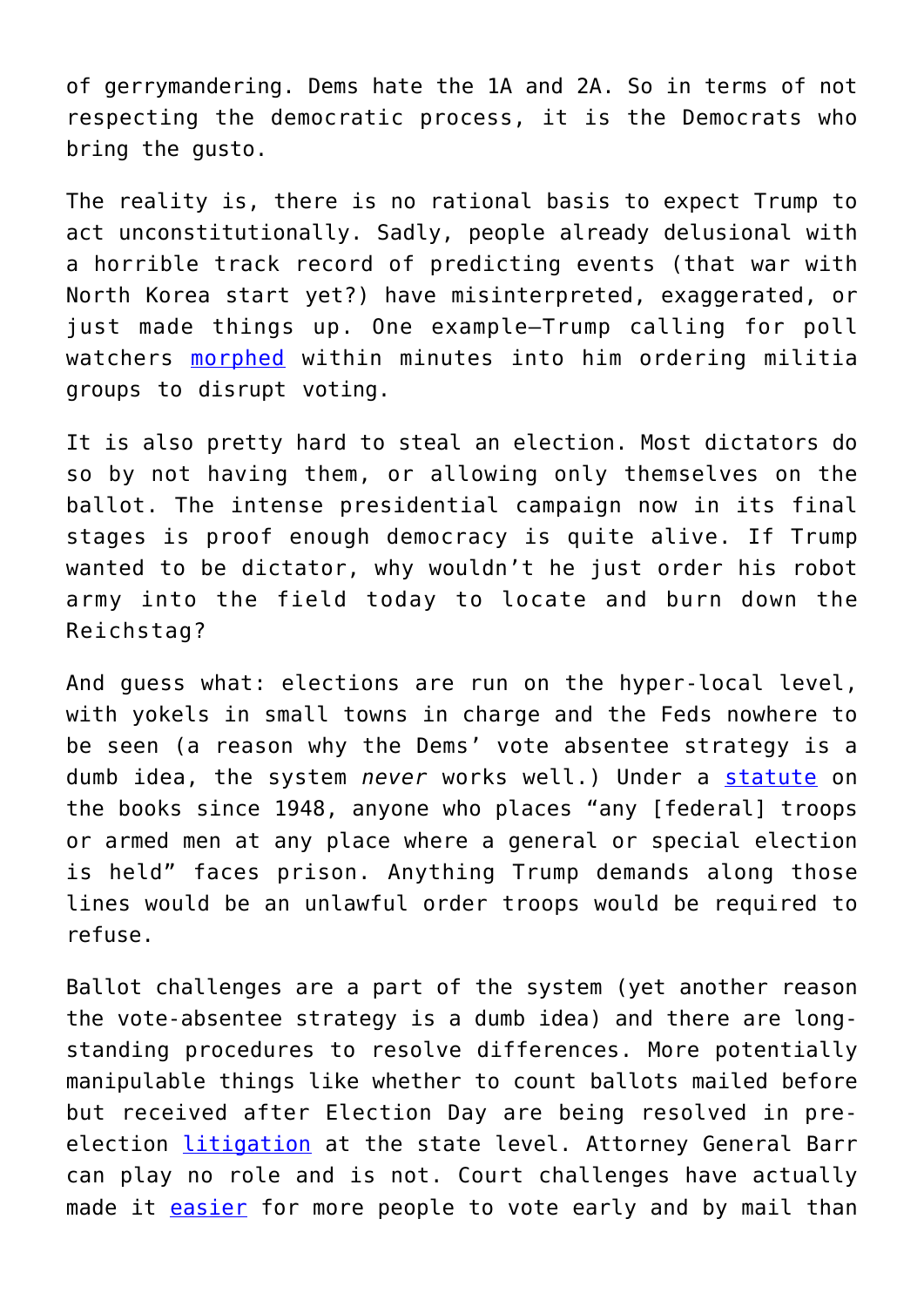ever before. It is childishly simple to [say](https://www.yahoo.com/huffpost/roger-stone-martial-law-donald-trump-election-001425669.html) "Trump will declare martial law," much harder to detail how tens of thousands of people across 50 states would have to break the law in concert to make it even begin to happen.

The idea of Trump refusing to leave office is silly. Sitting in the Oval Office does not make you president. Having people act on your orders makes you president, so just unplug his phones and he commands nothing. Invalidating the nuclear codes in the Football would likely be enough to shut everyone up. Any further problem could be solved by a decent nightclub bouncer. As for the military, the Left has signaled multiple times over the last four years that they'd be OK with some sort of coup, and in each instance the military explicitly stated [No, thanks.](https://boingboing.net/2020/08/28/no-military-role-in-u-s-elect.html) This ain't Bolivia, folks.

As for people throwing themselves under tank tracks, or rightwing militias battling the Secret Service to keep Trump in office, get a grip. All the macho talk misses one point: very few people are willing to die because of Trump. It seems easy to extrapolate some rioters playing rough with the cops into, whatever, the Russian Revolution, but Americans aren't starving. Those antifa rioters all went home to apartments with Netflix. No secret police kicked down their door. A night in jail where they secretly know no real harm will come to them? Sure, street cred. But charge a machine gun? Please, these people are so worried about dying they wear masks in their Priuses on the way to buy gluten-free muffins.

The FBI was inside the right-wing militia scheme in Michigan for months. Army-man cosplay is fun for the Proud Boys, but the reason they are strutting around *here* is that they don't really want to stand a post in Afghanistan and risk getting killed. Sure, incidents will occur. After all, we are Americans, hateful, savage, and armed to the teeth. But a revolution requires people desperate enough today that dying tonight seems reasonable. Too many journalists writing this trash still have a Che T-shirt from the undergrad years.